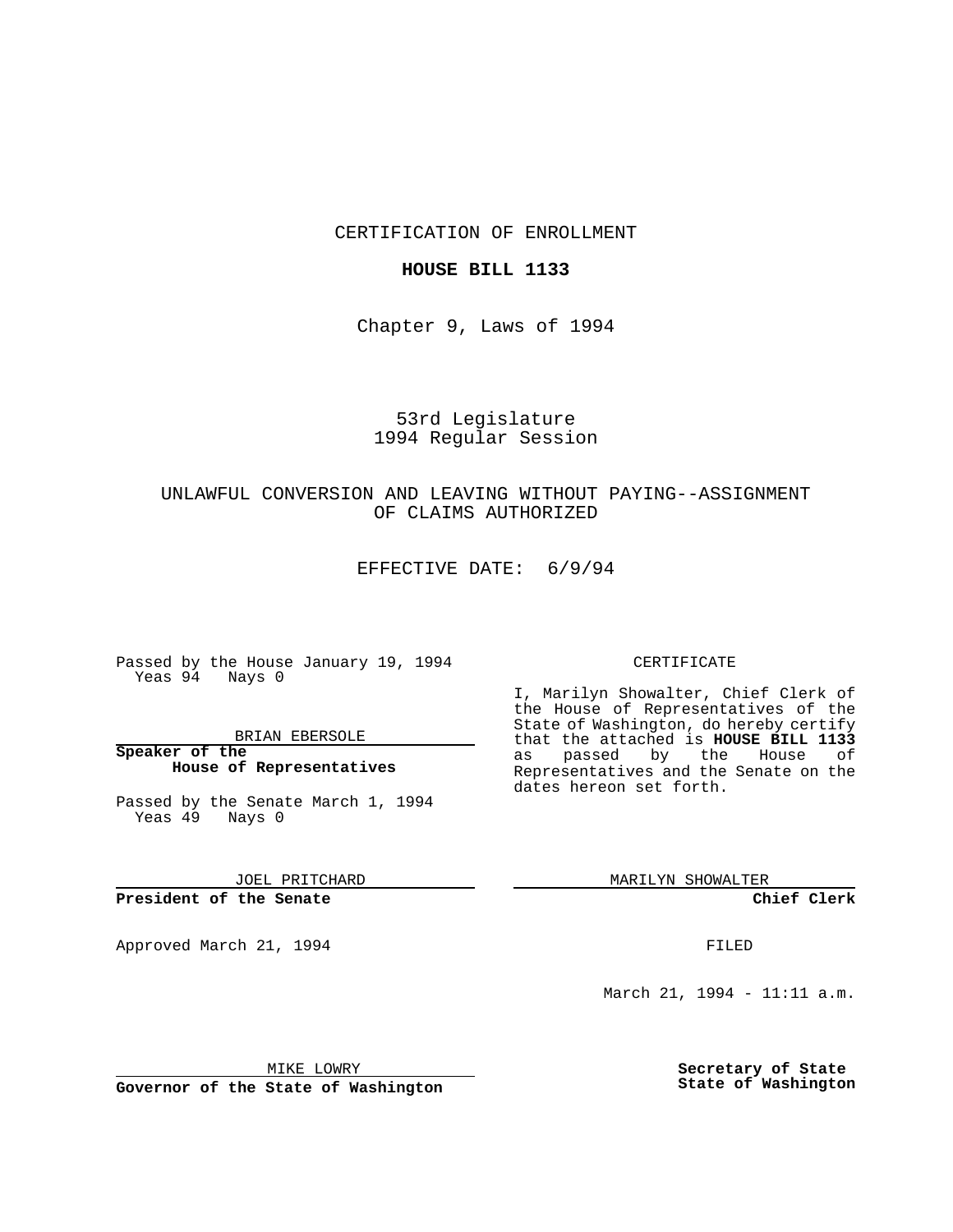## **HOUSE BILL 1133** \_\_\_\_\_\_\_\_\_\_\_\_\_\_\_\_\_\_\_\_\_\_\_\_\_\_\_\_\_\_\_\_\_\_\_\_\_\_\_\_\_\_\_\_\_\_\_

\_\_\_\_\_\_\_\_\_\_\_\_\_\_\_\_\_\_\_\_\_\_\_\_\_\_\_\_\_\_\_\_\_\_\_\_\_\_\_\_\_\_\_\_\_\_\_

Passed Legislature - 1994 Regular Session

## **State of Washington 53rd Legislature 1993 Regular Session**

**By** Representatives Kremen, Ballasiotes, Ludwig, Long, Riley, H. Myers, Zellinsky, Schmidt, Padden, Fuhrman and Johanson

Read first time 01/15/93. Referred to Committee on Judiciary.

 AN ACT Relating to assignment of claims for unlawful conversion and unlawful leaving without paying; and amending RCW 4.24.230.

BE IT ENACTED BY THE LEGISLATURE OF THE STATE OF WASHINGTON:

 **Sec. 1.** RCW 4.24.230 and 1987 c 353 s 1 are each amended to read as follows:

 (1) An adult or emancipated minor who takes possession of any goods, wares, or merchandise displayed or offered for sale by any wholesale or retail store or other mercantile establishment without the consent of the owner or seller, and with the intention of converting such goods, wares, or merchandise to his own use without having paid the purchase price thereof shall be liable in addition to actual damages, for a penalty to the owner or seller in the amount of the retail value thereof not to exceed one thousand dollars, plus an additional penalty of not less than one hundred dollars nor more than two hundred dollars, plus all reasonable attorney's fees and court costs expended by the owner or seller. A customer who orders a meal in a restaurant or other eating establishment, receives at least a portion thereof, and then leaves without paying, is subject to liability under this section. A person who shall receive any food, money, credit,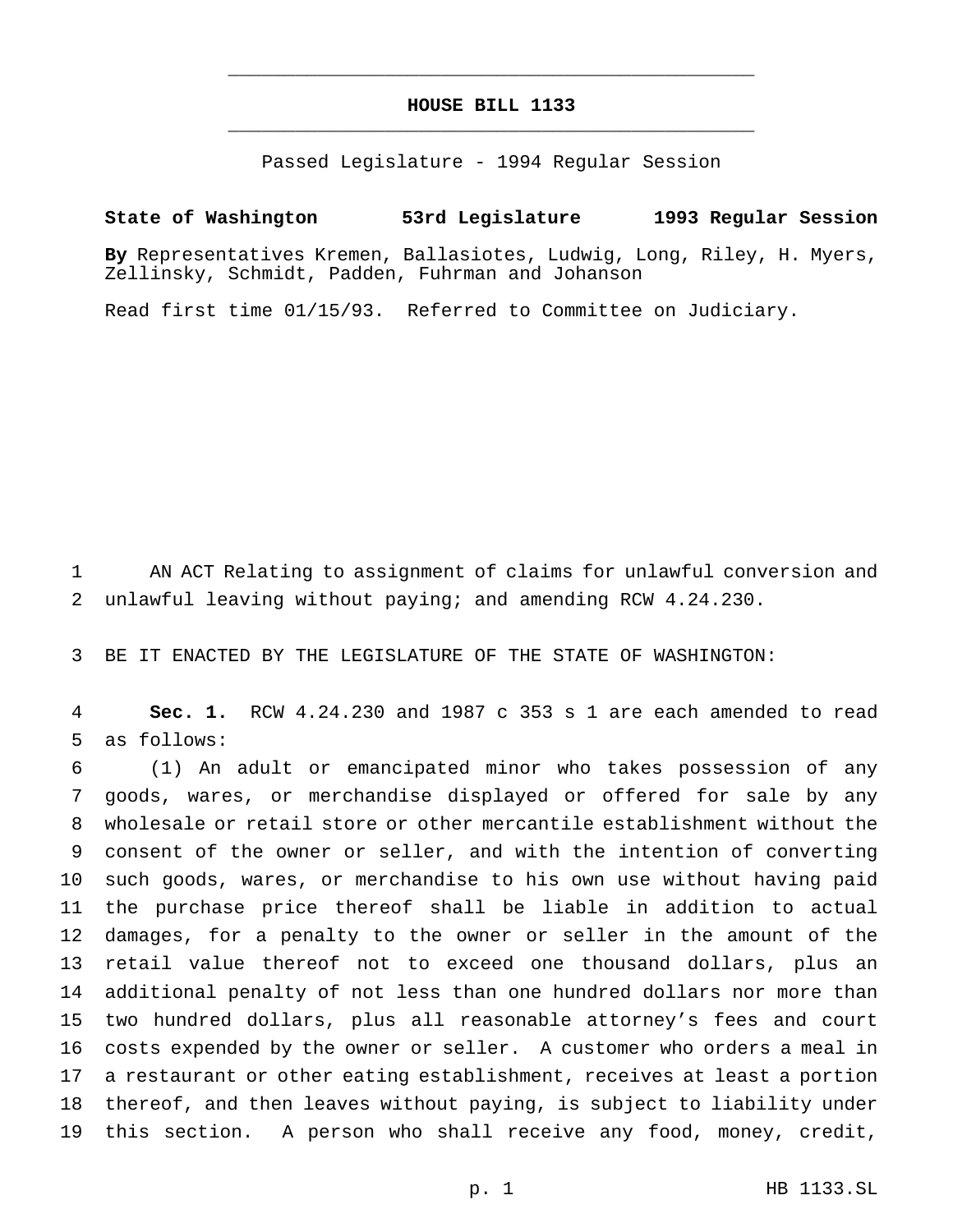lodging, or accommodation at any hotel, motel, boarding house, or lodging house, and then leaves without paying the proprietor, manager, or authorized employee thereof, is subject to liability under this section.

 (2) The parent or legal guardian having the custody of an unemancipated minor who takes possession of any goods, wares, or merchandise displayed or offered for sale by any wholesale or retail store or other mercantile establishment without the consent of the owner or seller and with the intention of converting such goods, wares, or merchandise to his own use without having paid the purchase price thereof, shall be liable as a penalty to the owner or seller for the retail value of such goods, wares, or merchandise not to exceed five hundred dollars plus an additional penalty of not less than one hundred dollars nor more than two hundred dollars, plus all reasonable attorney's fees and court costs expended by the owner or seller. The parent or legal guardian having the custody of an unemancipated minor, who orders a meal in a restaurant or other eating establishment, receives at least a portion thereof, and then leaves without paying, is subject to liability under this section. The parent or legal guardian having the custody of an unemancipated minor, who receives any food, money, credit, lodging, or accommodation at any hotel, motel, boarding house, or lodging house, and then leaves without paying the proprietor, manager, or authorized employee thereof, is subject to liability under this section. For the purposes of this subsection, liability shall not be imposed upon any governmental entity, private agency, or foster parent assigned responsibility for the minor child pursuant to court order or action of the department of social and health services.

28 (3) Judgments((<del>, but not</del>)) and claims(( $\tau$ )) arising under this section may be assigned.

30 (4) A conviction for violation of chapter 9A.56 RCW ((or RCW) 31 9.45.040)) shall not be a condition precedent to maintenance of a civil action authorized by this section.

 (5) An owner or seller demanding payment of a penalty under subsection (1) or (2) of this section shall give written notice to the person or persons from whom the penalty is sought. The notice shall state:

 "IMPORTANT NOTICE: The payment of any penalty demanded of you does not prevent criminal prosecution under a related criminal provision."